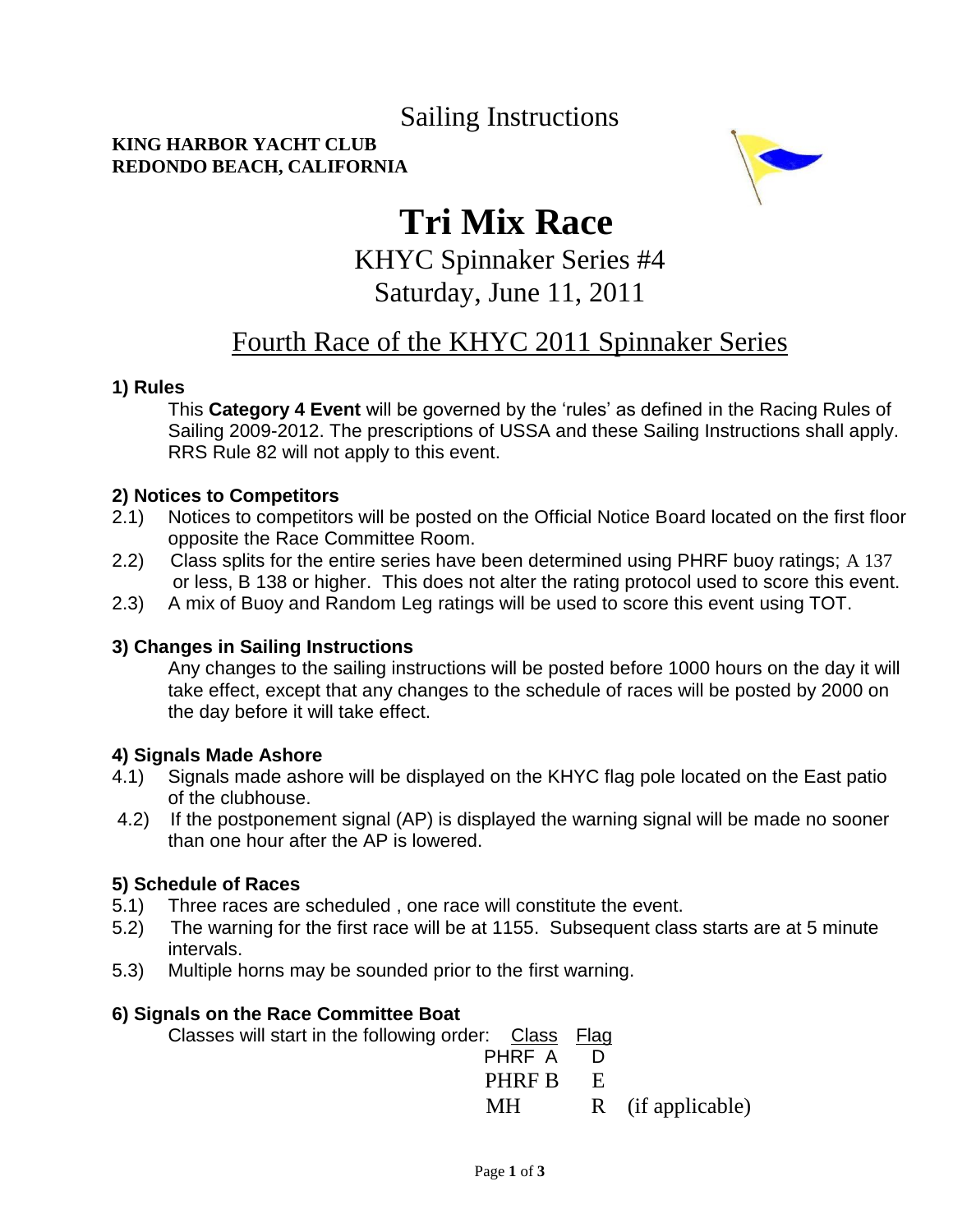# Sailing Instructions Tri Mix Race

#### **7) The Race Course**

7.1) The racing area will be in the vicinity of "P" Mark per 2011 KHYC Mark Guide.

#### **8) Marks**

- 8.1) Marks are spar buoys or inflatable replacements
- 8.3) "W" mark is the white center channel buoy at the entrance to King Harbor.
- 8.4) Marks are in the approximate positions defined on the 2011 KHYC Mark guide.

#### **9) The Start**

- 9.1) Race will be started using rule 26 with classes starting per paragraph 6. of this document.
- 9.2) The starting line will be between a staff displaying an orange flag on the race committee boat and a staff with an orange flag floating to port from the race committee boat in the vicinity of "P" mark.
- 9.3) All boats must check in with the Race Committee on the water prior to the first warning signal.
- 9.4) Boats whose preparatory signal has not been made shall **keep clear of the starting area** and all boats whose preparatory signal has been made.
- 9.5) A boat starting later than 4 minutes after her starting signal will be scored Did Not Start.
- 9.6) The Race Committee will attempt to call on the course side (OCS) boats on VHF channel 78 after the starting signal. Failure to call a boat OCS is not grounds for redress.

#### **10) The Finish**

Finishes will be per the Spinnaker 4 Course Chart

#### **11) Penalty System**

- 11.1) The 720-degree turn penalty is replaced with a 360-degree turn penalty, to include one tack and one jibe, modifying the Scoring Penalty, rules 44.1 & 44.2. Rule 44.3 shall not apply.
- 11.2) Boats that accept and execute the turn"s penalty shall sign up to that effect on the form posted on the Official Notice Board after the day's racing and within the protest time limit.

#### **12) Time Limit**

- 12.1) Boats failing to start within four minutes after their start signal shall be scored did not start (DNS).
- 12.2) Boats failing to finish within 20 minutes for Races 1 & 2 and 45 minutes for Race 3 after the first boat of the class has finished will be scored did not finish (DNF).

#### **13) Protests**

- 13.1) Boats intending to protest must notify the RC boat upon finishing.
- 13.2) Protests shall be written on forms available at the club and delivered to the Race Chairman, or PRO within 45 minutes after the race committee boat docks. The Committee will sound one signal and post docking time on the Official Notice Board.